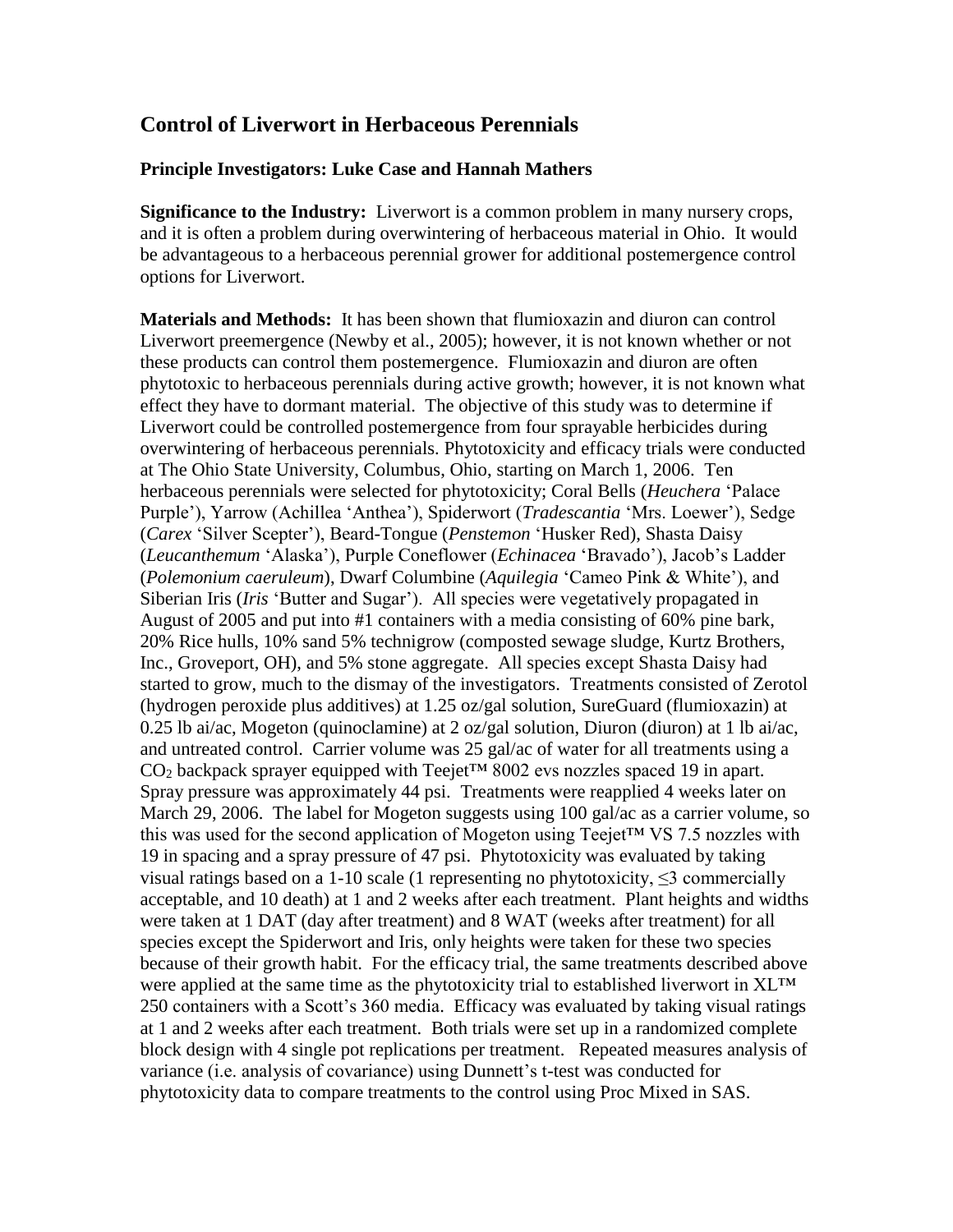Repeated measures analysis of variance was also used for efficacy data in Proc Mixed; however, treatments were compared using least squares means to find the best treatments.

#### **Results and Discussion:**

*Phytotoxicity.* Jacob's Ladder, Shasta Daisy, Beard-Tongue, Sedge, Yarrow, Purple Coneflower, and Spiderwort all showed phytotoxicity from the SureGuard treatment, with all those species except the Sedge (with a phytotoxicity of only 2.38), being severely injured beyond commercially acceptable levels (Table 1) Sedge and Purple Coneflower did not show injury until after the second application. Jacob's Ladder, Shasta Daisy, Yarrow, and Purple Coneflower showed phytotoxicity from the Diuron after the second application; the Coneflower and Yarrow were the only species severely injured from the Diuron. None of the species were injured beyond commercially acceptable by the Zerotol or Mogeton. Columbine, in general, across all treatments did not grow well, which explains the high phytotoxicity levels. The untreated Coral Bells had a high level of phytotoxicity because some of them either did not grow or died shortly after emergence. There were just enough Coral Bells at the start of the experiment; some of them were not growing well, and these were chosen for the untreated specimens. *Efficacy.* The efficacy experiment showed some interesting results. Mogeton severely burns Liverwort, and thus, efficacy was quite high for the duration of the experiment (Table 2). SureGuard and Diuron have the same mode of action, but the Liverwort behaved differently from the two treatments. SureGuard, at first, caused the Liverwort to produce many more gamma cups than the other treatments, which gave rise to gametes. The Liverwort in the Diuron treatment did not produce any more gamma cups than the control. By the second application, both SureGuard and Diuron were causing the Liverwort to turn brown. By the end of the experiment, all the liverworts were dead from the Diuron and almost dead with the SureGuard. It is the opinion of the author that the second application was probably not needed for the SureGuard and Diuron to control the Liverwort. Mogeton, on the other hand, has little, if any residual, and the second application was needed to control the liverwort for the duration of the experiment. Zerotol had little effect on the Liverwort; some browning, which did not cause death, was all that was noticed.

### **Future studies:**

There are future studies that will be conducted at The Ohio State University with Liverwort. The study(s) will involve some more postemergence trials, and some preemergence trials that will look at application at earlier times in the year, when the crops will be dormant. It should also be noted, that even though the trial was ended at 4 weeks after the second application, control of liverwort was achieved for approximately 6 months with the SureGuard and Diuron. Looking at reduced rates of these chemicals is warranted in herbaceous material, which often show phytotoxicity to these chemicals at the recommended rates. SureGuard and Diuron were applied as sprayables; granular forms exist which could alleviate some of the phytotoxicity, so they also should be studied.

## **Literature Cited:**

Newby, A., J. Altland, C. Gilliam, D. Fare, and G. Wehtje. 2005. Preemergence control of *Marchantia polymorpha*. Proc. S. Nurseryman's Res. Conf. 50:444-445.